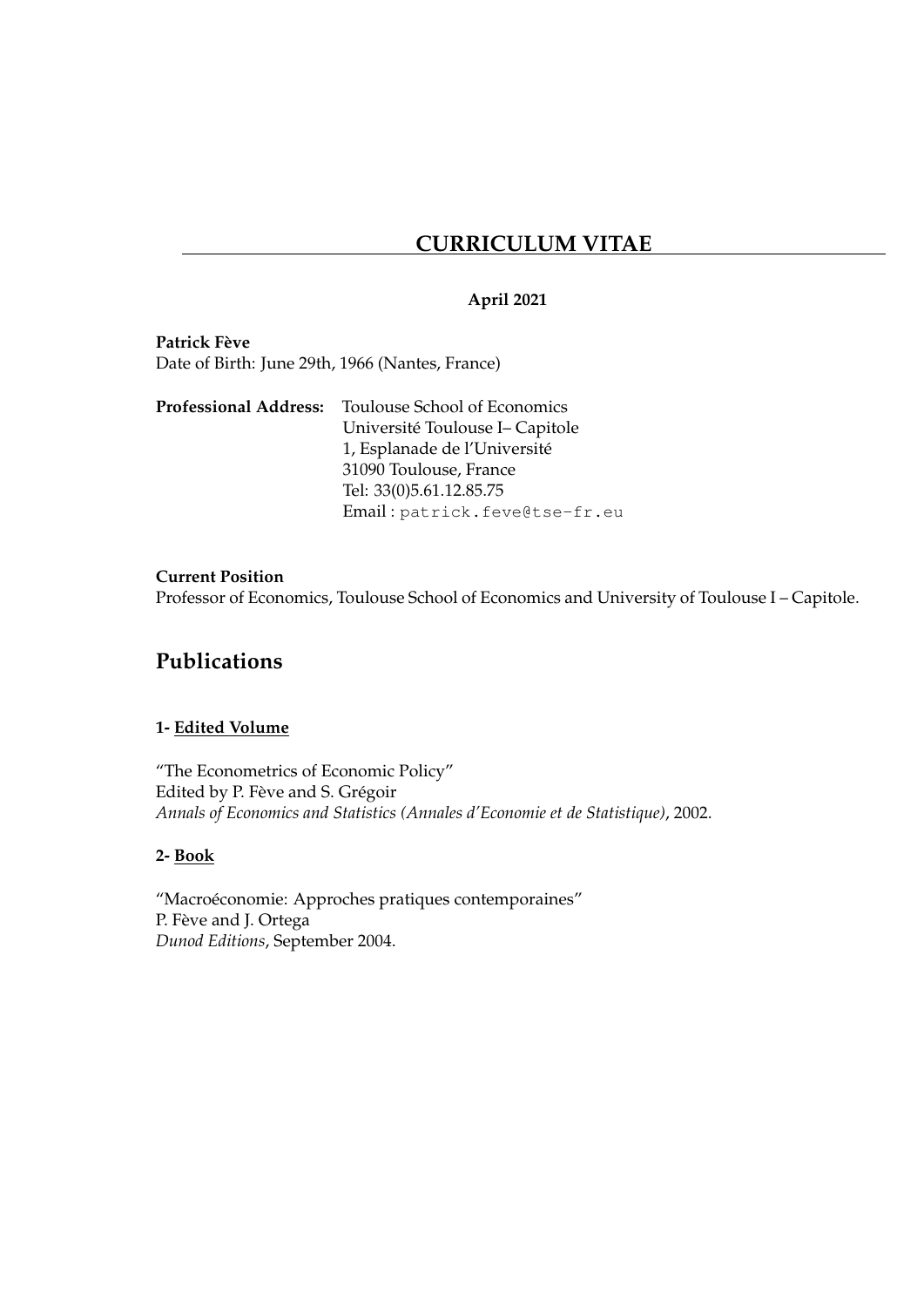#### **3- Articles**

#### **Articles in English**

- 1. "Costly Default and Asymmetric Real Business Cycles," with Pablo Garcia Sanchez, Alban Moura and Olivier Pierrard, *European Economic Review*, Vol. 132, February 2021.
- 2. "When is Nonfundamentalness in SVARs a Real Problem?," with Paul Beaudry, Alain Guay and Franck Portier, *Review of Economic Dynamics*, Elsevier for the Society for Economic Dynamics, vol. 34, pages 221-243, October 2019.
- 3. "Shadow banking and financial regulation: A small-scale DSGE perspective", with Alban Moura and Olivier Pierrard, *Journal of Economic Dynamics and Control*, Elsevier, vol. 101(C), pages 130-144, April 2019.
- 4. "Sentiments in SVARs", with Alain Guay, *Economic Journal*, Royal Economic Society, vol. 129(618), pages 877-896, February 2019.
- 5. "Predetermined Interest Rates in an Analytical RBC Model", with Alban Moura and Olivier Pierrard. *Economics Letters*, November 2018
- 6. "The Horizontally S-Shaped Laffer Curve" (previous title, "Laffer Curves in an Incomplete Markets Economy"), with J. Matheron and J-G. Sahuc, *Journal of European Economic Association*, European Economic Association, vol. 16(3), pages 857-893, July 2018.
- 7. "Erratum: The Horizontally S-Shaped Laffer Curve", with J. Matheron and J-G. Sahuc, *Journal of the European Economic Association*, European Economic Association, vol. 16(2), pages 561-561, April 2018.
- 8. "State-Dependent Risk Taking and The Transmission of Monetary Policy Shocks", with P. Garcia and J-G Sahuc, *Economics Letters*, March 2018.
- 9. "In the Search of the Transmission Mechanism of Fiscal Policy in the Euro Area", with J-G. Sahuc, *Journal of Applied Econometrics*, vol. 32, pp. 704-718, April/May 2017.
- 10. 'An analytical characterization of noisy fiscal policy", with Tannous Kass-Hanna and Mario Pietrunti, *Economics Letters*, vol. 14, 76-79, November 2016.
- 11. "Persistent Government Spending and Fiscal Multipliers: the Investment Channel", with Martial Dupaigne, *European Economic Review*, vol 89, p. 425-453, October 2016.
- 12. "Noisy Fiscal Policy", with Mario Pientrunti, *European Economic Review*. 85, pages 144– 164, June 2016.
- 13. "On the Size of the Government Spending Multiplier in the Euro Area" with J-G. Sahuc, *Oxford Economic Papers*, vol. 67(3), pp. 531-552, July 2015.
- 14. "News Shocks, Information Flows and SVARs", with Ahmat Jidoud, *Annals of Economics and Statistics (Annales d' Economie et de Statistique)*, pages 293–308, 113-114, June 2014.
- 15. "Understanding the Effect of Technology Shocks in SVARs with Long-Run Restrictions", with Alain Guay and Jeremy Chaurdoune, *Journal of Economic Dynamics and Control*, vol 41, pages 154–172, April 2014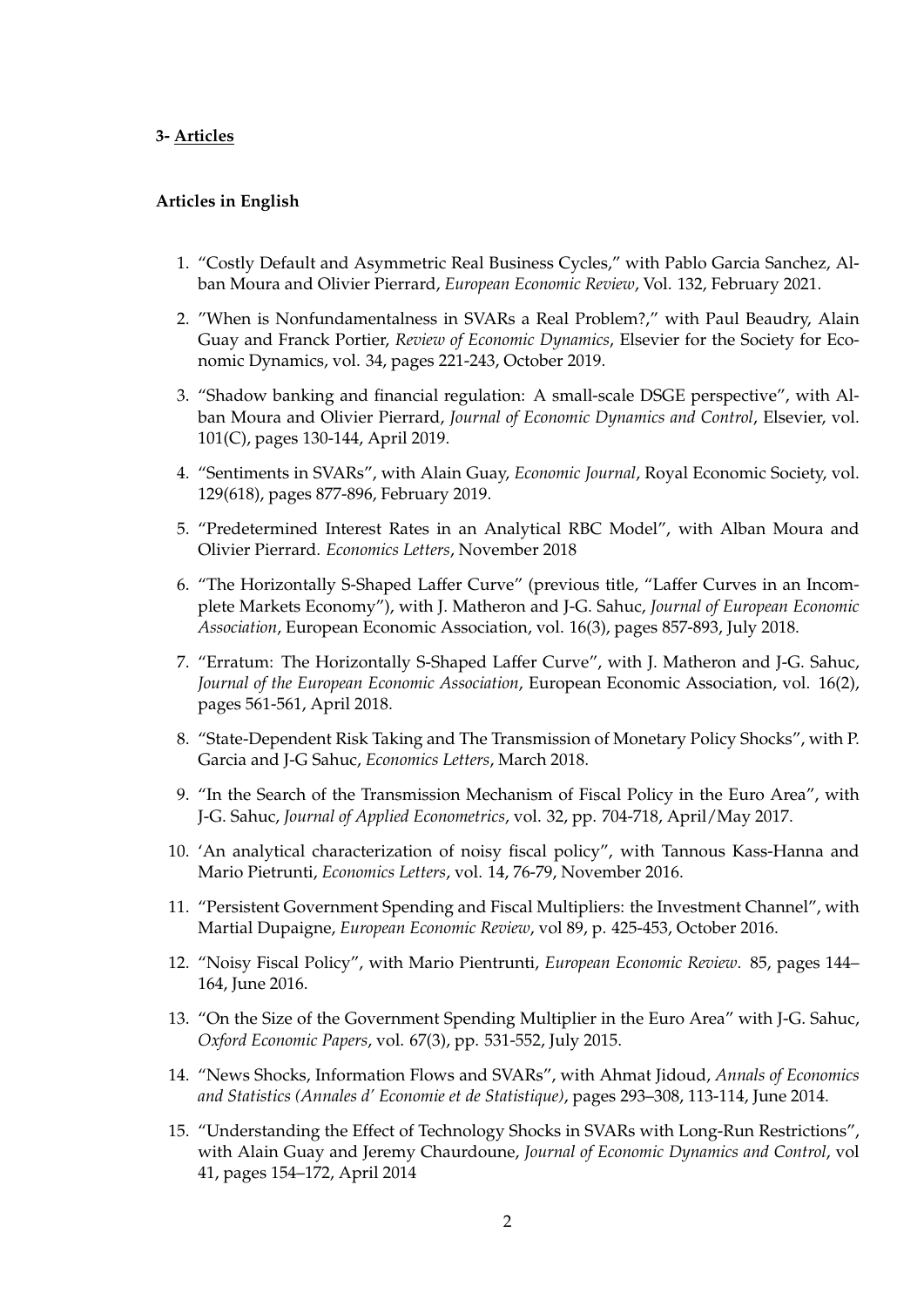- 16. "A Pitfall with Estimated DSGE–Based Government Spending Multipliers", with J. Matheron and J-G. Sahuc, *American Economic Journal: Macroeconomics*, 5, pp. 141-178, October 2013.
- 17. "The Dynamic Effects of Disinflation Policies", with F. Collard and J. Matheron, *Revue d'Economie Politique*, vol 122, pages 867–885, November/December 2012.
- 18. "Identifying News Shocks from SVARs", with Ahmat Jidoud, *Journal of Macroeconomics*, vol. 34(4), pages 919–932, December 2012.
- 19. "Externality in Labor Supply and Government Spending", with J. Matheron and J-G. Sahuc. *Economics Letters*, pages 96–98, September 2011
- 20. "Identification of Technology Shocks in Structural VARs", with A. Guay, *Economic Journal*, vol. 120(549), pages 1284-1318, December 2010.
- 21. "Inflation Target Shocks and Monetary Policy Inertia in the Euro Area", with J. Matheron and J-G. Sahuc, *Economic Journal*, vol. 120(547), pages 1100-1124, November 2010.
- 22. "Hours Worked and Permanent Technology Shocks in Open Economies", with Martial Dupaigne, *Open Economies Review*, vol. 21(1), pages 69–80, February 2010.
- 23. "Disinflation Shocks in the Eurozone: a DSGE Perspective", with J. Matheron and J-G. Sahuc, *Journal of Money, Credit and Banking*, vol. 42(2-3), pages 289-323, 2010.
- 24. "Testing Economic Models from Structural VARs", with J. Matheron and J-G. Sahuc, *Oxford Bulletin of Economics and Statistics*, vol. 71(6), pages 883-894, December 2009.
- 25. "The Response of Hours to a Technology Shock: a Two-Step Structural VAR Approach", with A. Guay, *Journal of Money, Credit and Banking*, vol. 41(5), pages 987-1013, August 2009.
- 26. "Technology Shocks around the World", with M. Dupaigne, *Review of Economic Dynamics*, vol. 12(4), pages 592-607, October 2009.
- 27. "On the Dynamic Implications of News Shocks", with J. Matheron and J–G Sahuc, 102(2), *Economics Letters*, February 2009, pp. 96–98.
- 28. "The Transition Toward Intensive Network Technologies: A Macroeconomic Perspective", with J–S Bedo, S. Ciriani, F. Collard and F. Portier, *Communication & Strategies*, November 2008, pp. 51–71.
- 29. "On the Observational (Non)Equivalence of Money Growth and Interest Rate Rules", with S. Auray, *Journal of Macroeconomics*, September 2008, 30, pp. 801–816.
- 30. "On Sunspots, Habits and Monetary Facts", with S. Auray, *Macroeconomic Dynamics*, February 2008, pp. 72–96.
- 31. "Some Analytics on Bias in DSVARs", with M. Dupaigne and J. Matheron, 97(1), *Economics Letters*, October 2007, pp. 32–38
- 32. "DSGE models and their importance to central banks," with S. Avouyi–Dovi and J. Matheron, Quarterly selection of articles - Bulletin de la Banque de France, Banque de France, issue 09, pages 25-46, Autumn 2007 (also in French "Les modèles DSGE: Leur intérêt pour les banques centrales", with S. Avouyi–Dovi and J. Matheron, *Bulletin de la Banque de France*, 161, may 2007, pages 41–54).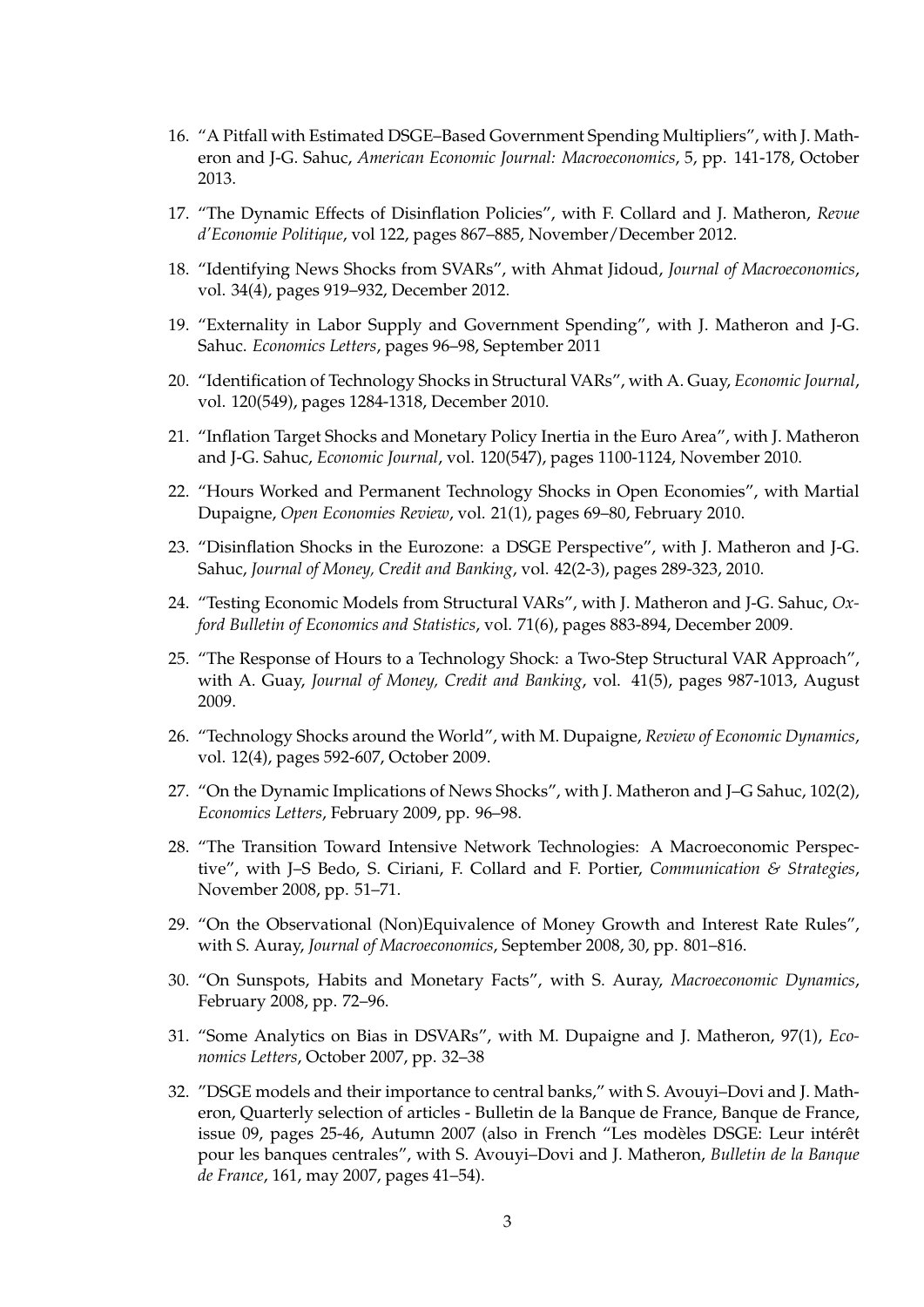- 33. "Monetary Policy Dynamics in the Euro Area", with J. Matheron and C. Poilly, 96(1), *Economics Letters*, July 2007, pp. 97–102, 2007.
- 34. "Monetary Policy Inertia or Persistent Shocks: A DSGE Analysis" with J. Carrillo and J. Matheron, 3(2), *International Journal of Central Banking*, June, pp. 1–38, 2007.
- 35. "Avoiding Pitfalls in Using Structural VARs to Estimate Economic Models", with M. Dupaigne et and Matheron, 10(2), *Review of Economic Dynamics*, April, pp. 238–255, 2007.
- 36. "Predictability and Habit Persistence", with F. Collard and I. Ghattassi, 30(11) *Journal of Economic Dynamics and Control*, November, pp. 2217–2260, 2006.
- 37. "Labor Adjustment Costs and Complex Eigenvalues", with X. Fairise, *Economic Theory*, 29(1), September, pp. 95–110, 2006.
- 38. "A Note on Exact Solution of Asset Pricing Models with Habit Persitence", with F. Collard and I. Ghattassi, *Macroeconomic Dynamics*, 10 (2), April, pp. 273–283, 2006.
- 39. "Modelling the Liquidity Effect with the Limited Participation Model: A Skeptical View", with S. Auray, *Economics Letters*, 87(2), pp. 259–265, 2005.
- 40. "Electricity Consumption and ICT in the French Service Sector", with F. Collard and F. Portier, *Energy Economics*, 27(3), pp. 541–550, 2005.
- 41. "Habit Persistence, Money Growth Rule and Real Indeterminacy", with S. Auray and F. Collard, *Review of Economics Dynamics*, 8(1), pp. 48–67, 2005.
- 42. "Simple Structural Econometrics of Price Elasticity", with C. Cazals, F. Fève and J-P. Florens, *Economics Letters*, 86(1), pp. 1–6, 2005.
- 43. "Habit Persistence and Money in the Utility Function" with S. Auray and F. Collard, *Economics Bulletin*, 5(10), pp. 1–9, 2004.
- 44. "Technology Shock and Employment Under Catching Up with The Joneses", *Economics Bulletin*, 5(3), pp. 1–8, 2004.
- 45. "Testing for hysteresis: unemployment persistence and wage adjustment", with P.Y. Hénin and P. Jolivaldt, *Empirical Economics*, 28 (3), pp. 535–552, 2003.
- 46. "The Econometrics of Economic Policy", with S. Grégoir, introduction to the Special Issue of *Annals of Economics and Statistics (Annales d'Economie et de Statistique)*, 67/68, pp. 11–19, 2002 (also in French, "L'économétrie de la politique économique", pp. 1-10).
- 47. "Structural Inference and the Lucas Critique", with F. Collard and F. Langot, *Annals of Economics and Statistics (Annales d'Economie et de Statistique)*, 67/68, pp. 183–206, 2002.
- 48. "Asymmetric Adjustment Costs and Aggregate Job Flows: Specification, Estimation and Testing with French Data", with X. Fairise, *Economics Bulletin*, 3(11), pp. 1–13, 2002.
- 49. "A structural model of US aggregate job flows", with F. Collard, F. Langot and C. Perraudin, *Journal of Applied Econometrics*, 17(3), pp. 197–223, 2002.
- 50. "Habit Persistence and Beliefs Based Liquidity Effect", with S. Auray and F. Collard, *Economics Bulletin*, 5(2), pp. 1–7, 2002.
- 51. "Money and External Habit Persistence: A Tale for Chaos", with S. Auray and F. Collard, *Economics Letters*, 76(1), pp. 121-127, 2002.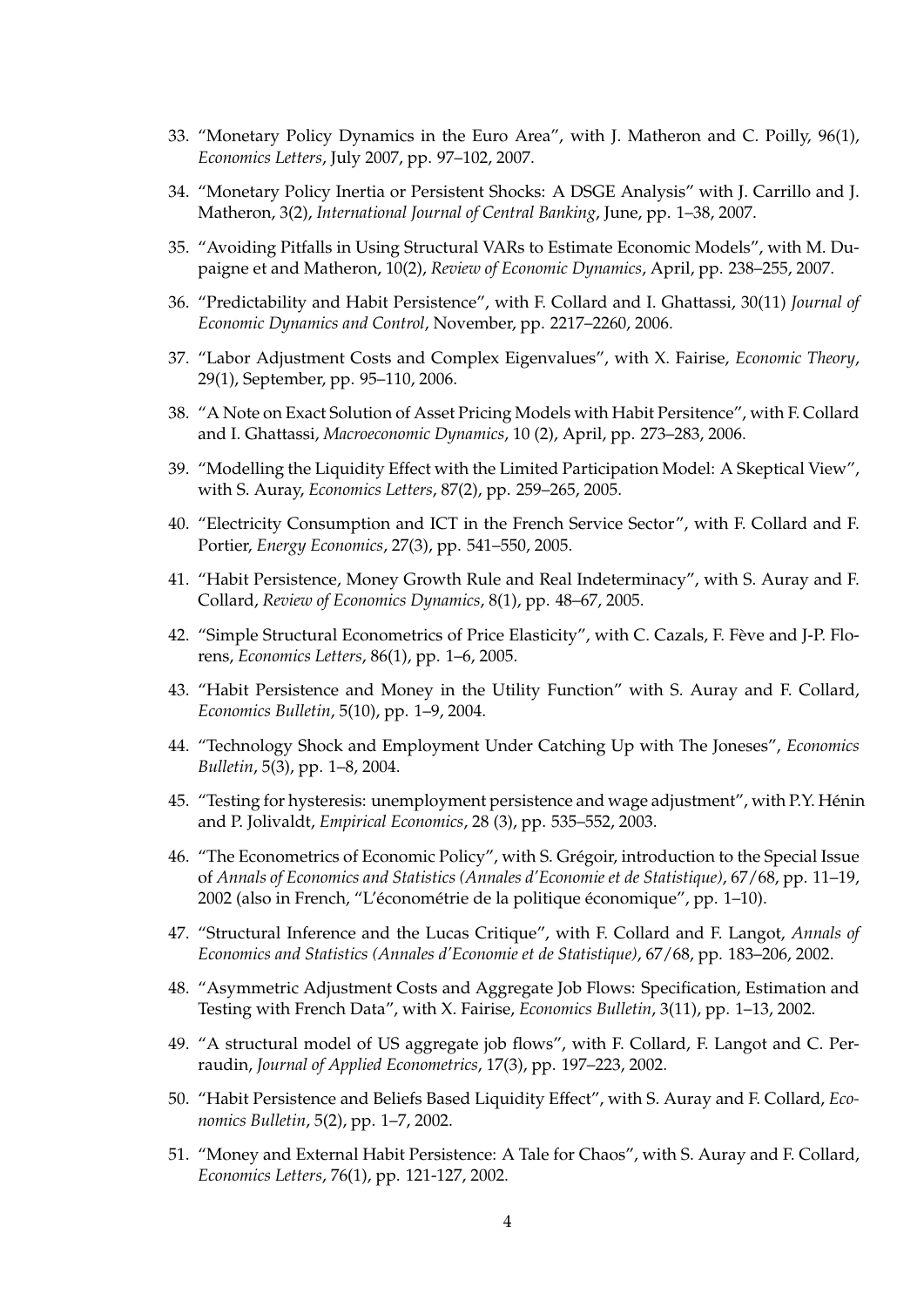- 52. "Solving labor demand models under asymmetric adjustment costs", *Journal of Economic Dynamics and Control*, 26(5), pp. 797–809, 2002.
- 53. " Interest Rate and Inflation in Monetary Models with Exogenous Money Growth Rule", with S. Auray, *Economics Bulletin*, 5(1), pp. 1–10, 2002.
- 54. "Assessing effective sustainability of fiscal policy within the G-7", with P.Y. Hénin, Oxford *Bulletin of Economics and Statistics*, 62 (2), pp. 175-196, 2000.
- 55. "Solving and estimating Dynamic Models under Rational Expectations", with F. Collard and C. Perraudin, *Computational Economics*, 15(3), pp. 201-221, 2000.
- 56. "On modelling convergence club", with Y. Le Pen, *Applied Economic Letters*, 7(5), pp. 311– 314, 2000.
- 57. "Can Animal Spirits Explain European Unemployment Dynamics?", with F. Langot, *Louvain Economic Review*, 62 (3-4), pp. 413–441, 1996.
- 58. "Unemployment and Business Cycle in a Small Open Economy: G.M.M. Estimation and Testing with French Data", with F. Langot, *Journal of Economic Dynamics and Control*, 20 (9-10), pp. 1609–1639, 1996.
- 59. "The R.B.C. Models through Statistical Inference: an Application with French Data", with F. Langot, *Journal of Applied Econometrics*, 9(S), pp. 11–35, 1994.

#### **In French**

- 60. "Règles Budgétaires Strictes et Stabilité Macro-Economique: le cas de la TVA Sociale", with J. Matheron and J-G. Sahuc, *Revue Economique*, pages 543–556, 2014/3 (Vol. 65), 2014.
- 61. "Sur les Causes et les Effets en Macro–Economie: les Contributions de Sargent et Sims, Prix Nobel d'Economie 2011", with F. Collard, *Revue d'Economie Politique*, vol. 112(3), pp. 335–364, 2012.
- 62. "Désinflation et chômage dans la zone Euro: une analyse à l'aide d'un modèle VAR structurel", with J. Matheron and J-G. Sahuc, *Annals of Economics and Statistics (Annales d'Economie et de Statistique)*, (99-100), pages 365–394, December 2010.
- 63. "La TVA sociale: bonne ou mauvaise idée?", with J. Matheron and J-G. Sahuc, *Economie & Pr´evision*, vol. 193, pages 1–19, 2010.
- 64. "Une estimation de la cible d'inflation dans la zone Euro", with J. Matheron and J-G. Sahuc, Revue Française d'Economie, vol. 24, pages 39-56, 2009.
- 65. "Chocs d'Offre et Optimalité de la Politique Monétaire dans la Zone Euro" with J. Matheron and J-G. Sahuc, *Revue Economique*, 3, May 2008, pp. 527–536.
- 66. "Modèles VAR ou DSGE: Que Choisir?", with F. Collard, *Economie & Prévision*. 183-184, 2/3, May 2008, pp. 153–174.
- 67. "La Modélisation Macro-économétrique Dynamique", Revue d'Economie Politique, 2, March/April 2006.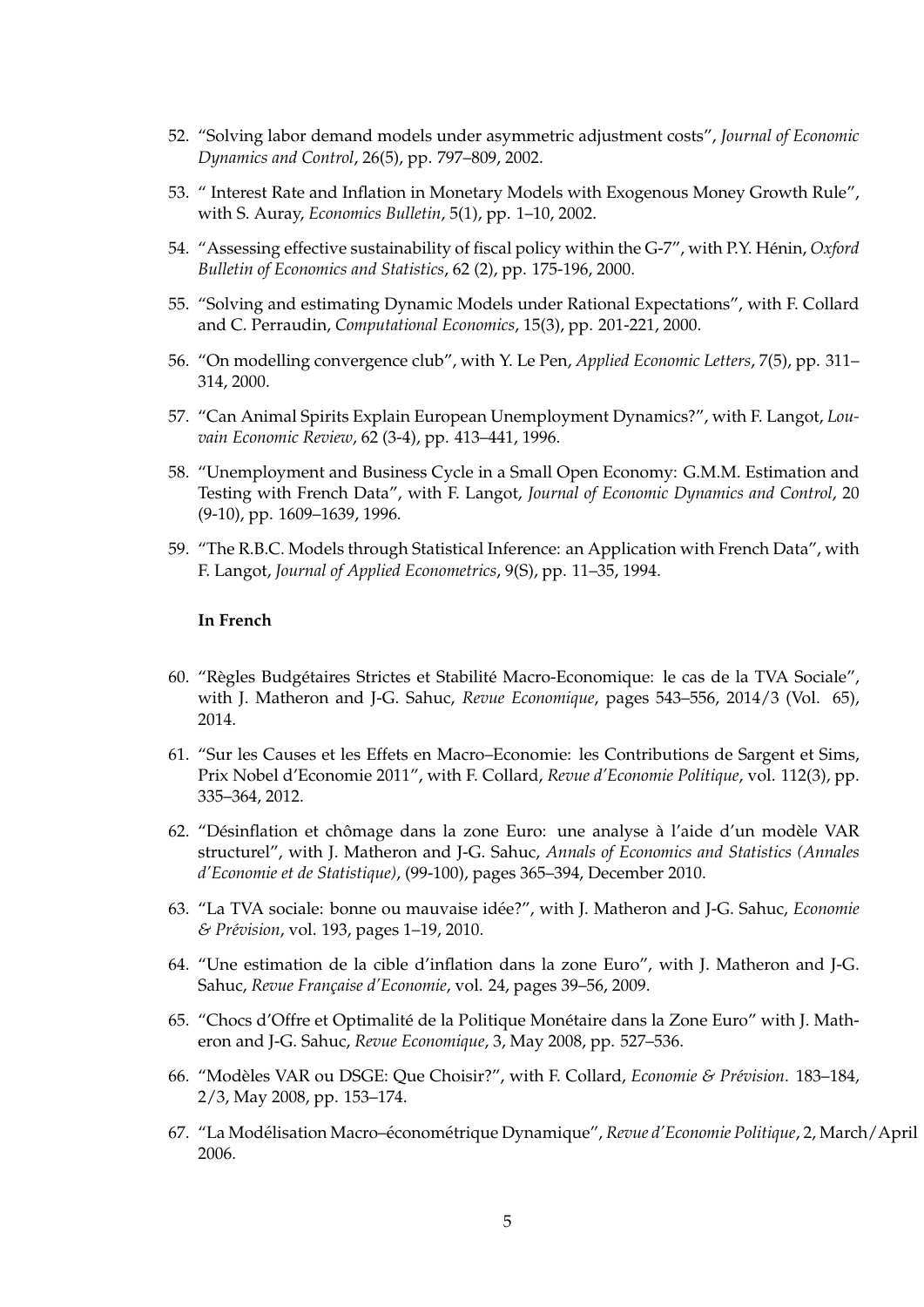- 68. "La Modélisation Macro–Econométrique: Quelle Voie Suivre?", Revue Française d'Economie, 20, July 2005, pp. 147–179.
- 69. "Le rôle des chocs technologiques mondiaux dans les fluctuations agrégées", with M. Dupaigne, *Revue Economique*, 56(3), pp.745–754, 2005.
- 70. "Estimation de la Règle de Taylor et Identification de la Politique Monétaire", with S. Auray, *Revue Economique*, 54(3), pp. 511–520, 2003.
- 71. "Contrôle des licenciements et dynamique du marché du travail", with F. Collard, F. Langot and C. Perraudin, *Revue d' Economie Politique*, 110 (3), pp. 421–447, 2000.
- 72. "Evaluation économétrique de la soutenabilité de la dette extérieure des pays en développement", with P.Y. Hénin, Revue Economique, 49 (1), pp. 75–86, 1998.
- 73. "L' étalonnage au regard des méthodes économétriques", Revue Economique, 48 (3), pp. 629–638, 1997.
- 74. "Hétérogénéité, Mémoire Longue et Dynamique du Taux de Change Réel", Economie et *Pr´evision*, 123 –124, pp. 23–43, 1996.
- 75. "Les modèles keynésiens et de cycles réels sont-ils si différents?", Revue Economique, 47 (3), pp. 521–530, 1996.
- 76. "La Méthode des Moments Généralisés: Théorie et Applications en Macroéconomie", with F. Langot, *Economie et Prévision*, 119, pp 139-170, 1995.
- 77. "Aspects sectoriels des exportations françaises: une approche en terme de causalité", with M. Vielle, *Revue d' Economie Politique*, 103 (3), pp. 387–421, 1993.
- 78. "Convergence des politiques économiques et parité de pouvoir d'achat au sein du système monétaire européen", *Economie et Société*, pp. 225-255, 1992.
- 79. "Ralentissement de l'activité mondiale et crise du Golfe: quels ajustements pour l'économie française?", with M. Assouline, A. Epaulard and M. Vielle, *Economie et Prévision*, 96, pp 33–44, 1991.

#### **In Books (in English)**

- 1. "Stimulus Packages? Better Be Persistent!" with M. Dupaigne, in *The EMU after the Euro Crisis: Lessons and Possibilities*, R. Marimon and T. Cooley Eds, CEPR Press, May, 2018.
- 2. "Comment on Baxter and Kouparitsas 's Determinants of'Business Cycle Comovement: A Robust Analysis" *European Commission Economic Papers*, Proceedings of the 2004 First Annual DG ECFIN Research Conference on "Business Cycles and Growth in Europe", Lars Jonung Ed.
- 3. "Beliefs Based Exchange Rate Overshooting", with F. Collard, in *Exchange Rate Dynamics, A New Open Economy Macroeconomics Perspective*, chap. 6, J.O. Hairault and T. Sopraseuth Eds, Routledge, pp. 150–177, 2004.
- 4. "Real Indeterminacy in a Cash-In-Advance Economy", with S. Auray and F. Collard, in "Market Imperfections and Macroeconomic Dynamics", J.O. Hairault and H. Kempf Eds, *Kluwer Academic Publishers*, chap. 7, pp. 163–178, 2002.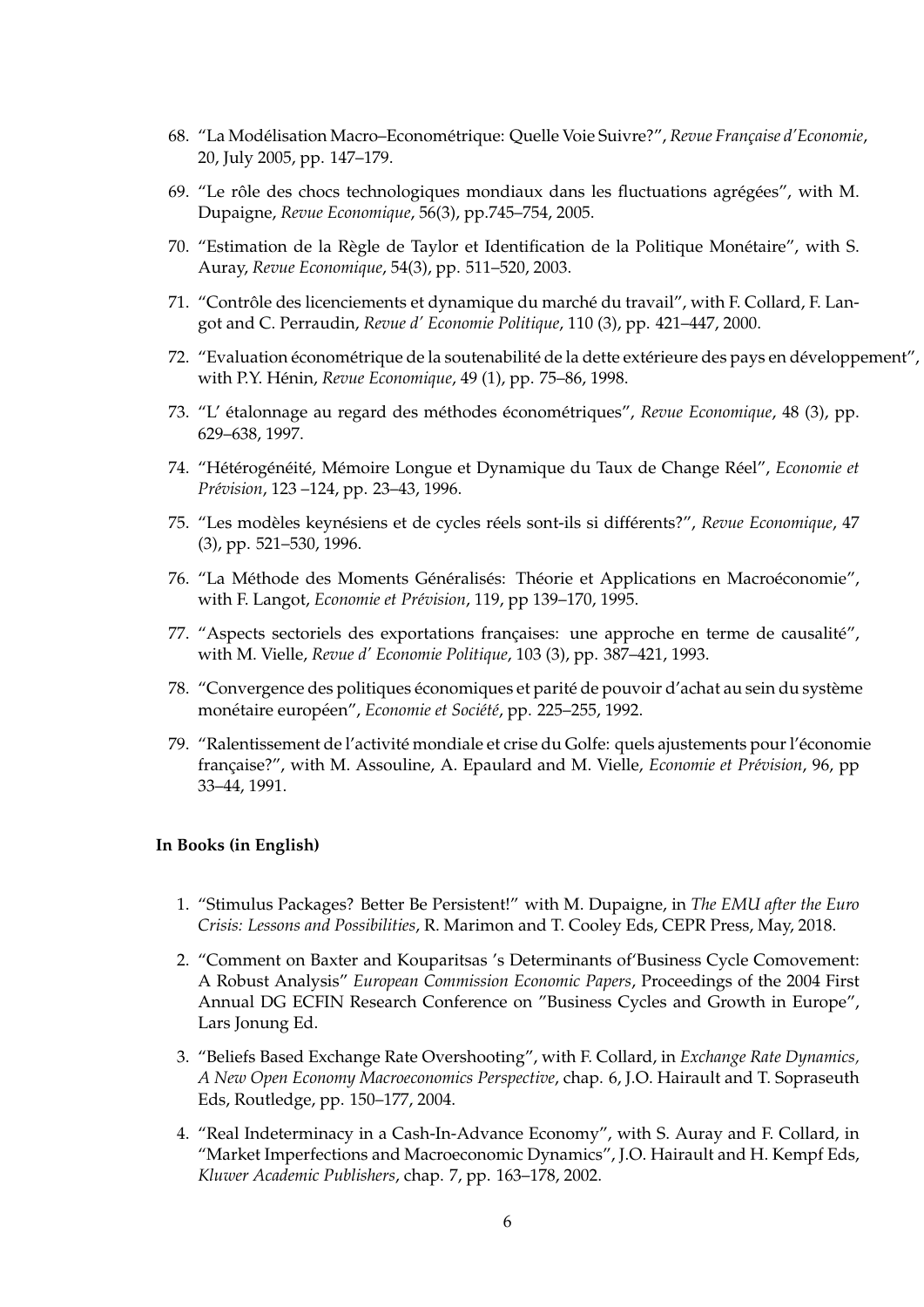- 5. "The Sustainability of Foreign Indebtness of Developing Countries: An Empirical Assessment", with P-Y. Henin, in Teixeeira, J. R. (editor) "Money, Growth, Distribution and ´ Structural Change: Contemporaneous Analysis". Departamento de Economia da Universidade de Brasília, April.
- 6. "Statistical Evaluation of R.B.C. Models: an Application with French Data", with F. Langot, in *Advances in Business Cycle Research*, P.Y. Henin ed., Springer–Verlag, Chap. 10, pp. ´ 371–412, 1995.

#### **In Books (in French)**

- 1. "Subventionner la Recherche Verte", with F. Collard and F. Portier, in *Des Idées pour la Croissance*, M. Didier ed., Economica/Rexecode, pp. 285–287, 2003.
- 2. "Introduction à la macroéconomie ouverte", in *Analyse Macroéconomique*, J.O. Hairault ed., *La D´ecouverte*, chap. 4, pp. 127–147, 2000.
- 3. "La dynamique du taux de change nominal", with J.O. Hairault, in *Analyse Macroéconomique*, J.O. Hairault ed., *La D´ecouverte*, chap. 7, pp. 217–235, 2000.

#### **Others**

- 1. "The hammer and the dance: Health and economic objectives are not mutually exclusive after all!", with Tiziana Assenza, Fabrice Collard, Martial Dupaigne, Christian Hellwig, Sumudu Kankanamge, Nicolas Werquin, VOX EU, May 15, 2020.
- 2. "Fiscal Multipliers", with Martial Dupaigne, ADEMU Perspectives #11, January 31, 2018.
- 3. "L'économie française face aux fluctuations de la conjoncture mondiale", with M. Assouline, A. Epaulard, and M. Vielle, *Lettre mensuelle de conjoncture du Centre d'Observation Economique*, Chambre de Commerce et d'Industrie de Paris, n◦ 322, 1991.

#### **5- Working Papers and Work in progress**

- 1. "Dynamic Identification in SVARs", (in progress) with Paul Beaudry, Fabrice Collard, Alain Guay and Franck Portier.
- 2. "The Hammer and the Dance: Equilibrium and Optimal Policy during a Pandemic Crisis", with Tiziana Assenza, Fabrice Collard, Martial Dupaigne, Christian Hellwig, Sumudu Kankanamge and Nicolas Werquin, CEPR-DP14731, May 2020, Submitted.
- 3. "The Fall in Shadow Banking and the Slow US Recovery", with Alban Moura and Olivier Pierrard, TSE Working Papers 19-996, Toulouse School of Economics, 2019. R&R for *Review of Economic Dynamics*.
- 4. "Determining the number of driving shocks in SVARs using Max-Share", with A. Guay.
- 5. "Noisy News in Aggregate Total Factor Productivity", with A. Guay.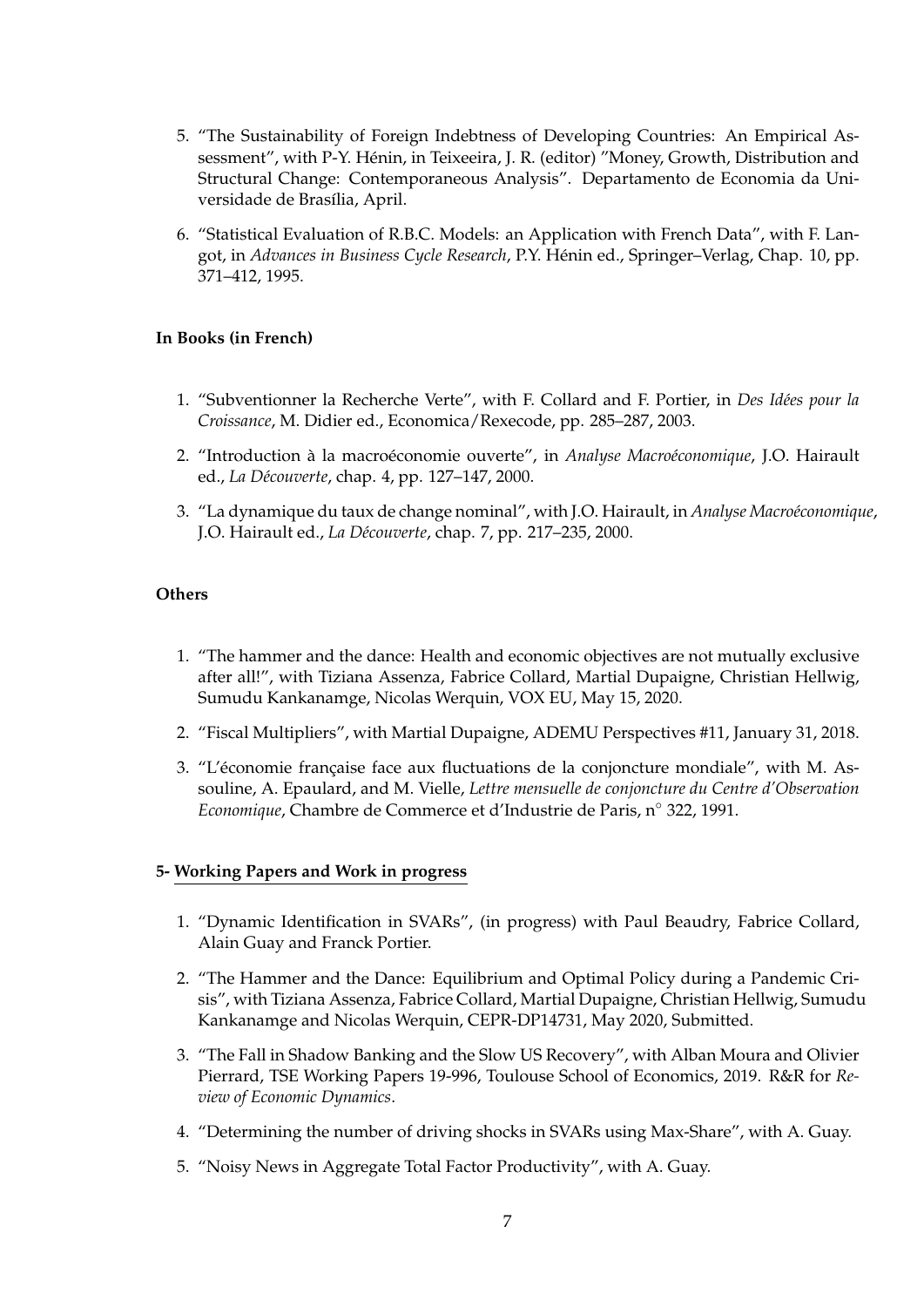- 6. "Labor–Friendly Fiscal Reforms in an Incomplete Market Economy", with J. Matheron and J-G. Sahuc.
- 7. "Labor–Friendly Fiscal Reforms: A General Equilibrium Assessment", with J. Matheron and J-G. Sahuc.
- 8. "Inspecting the Mechanism: the Dynamic Responses of Hours to a Permanent Technology Shock" (in progress).
- 9. "Social VAT and public finance in a small open economy: the French case", with J. Matheron and J-G. Sahuc.
- 10. "Optimal Monetary Policy and Technological Shocks in the Post-War US Business Cycle", with J. Matheron and J-G. Sahuc.
- 11. "Can the Kydland–Prescott Model Pass the Cogley–Nason Test?", with J. Matheron.
- 12. "Moment Selection and Calibration of DSGE Models", with A. Guay.
- 13. "A Quantitative Model of Sustainable Growth: R&D, Taxes and Global Warming", with F. Collard and F. Portier.
- 14. "Assessing the Value of French Corporate Equity at the turn of the  $XX<sup>th</sup>$  Century", with F. Portier.
- 15. "Une Maquette Monétaire de l'Economie Française: Spécification, Estimation et Evaluation", with F. Langot.

## **PhD Students**

[1] Alexis DIRER, *Imperfections financières et fluctuations économiques*, Actual Position: Professor, University of Grenoble.

[2] Stéphane AURAY, Consommation, Persistance des Habitudes et effets de la politique monétaire, Actual Position: Professor, ENSAI, Rennes.

[3] Imen GHATTASSI, *Essai en Macro-économie financière*, Actual Position: Research Economist at Banque de France, Paris.

[4] Julio CARRILLO, *Identification de la politique monétaire*, Actual Position: Research Economist at Banco de Mexico.

[5] Amhat JIDOUD, *Essays on Stuctural Macroeconomics of Business Cycle Fluctuations*, First Position: Economist IMF. Former Position: Delegated Minister on Government Budget for the Niger. Last position: Full Minister of Finance in Niger.

[6] Kiriakos LAMBRIAS, *Essays in International Macroeconomics and Real Exchange Rate Dynamics*, Actual Position: Economist at ECB.

[7] Mario PIETRUNTI, *Essays on Banking and Monetary Economics*, Actual Position: Research Economist at the Bank of Italy.

[8] Alexandra FRIDMAN, *Essays on Government Spending Multipliers*; Economist IMF.

[9] Tannous KASS HANNA, *Essay on the International Transmission of Fiscal Policy*; Economist IMF.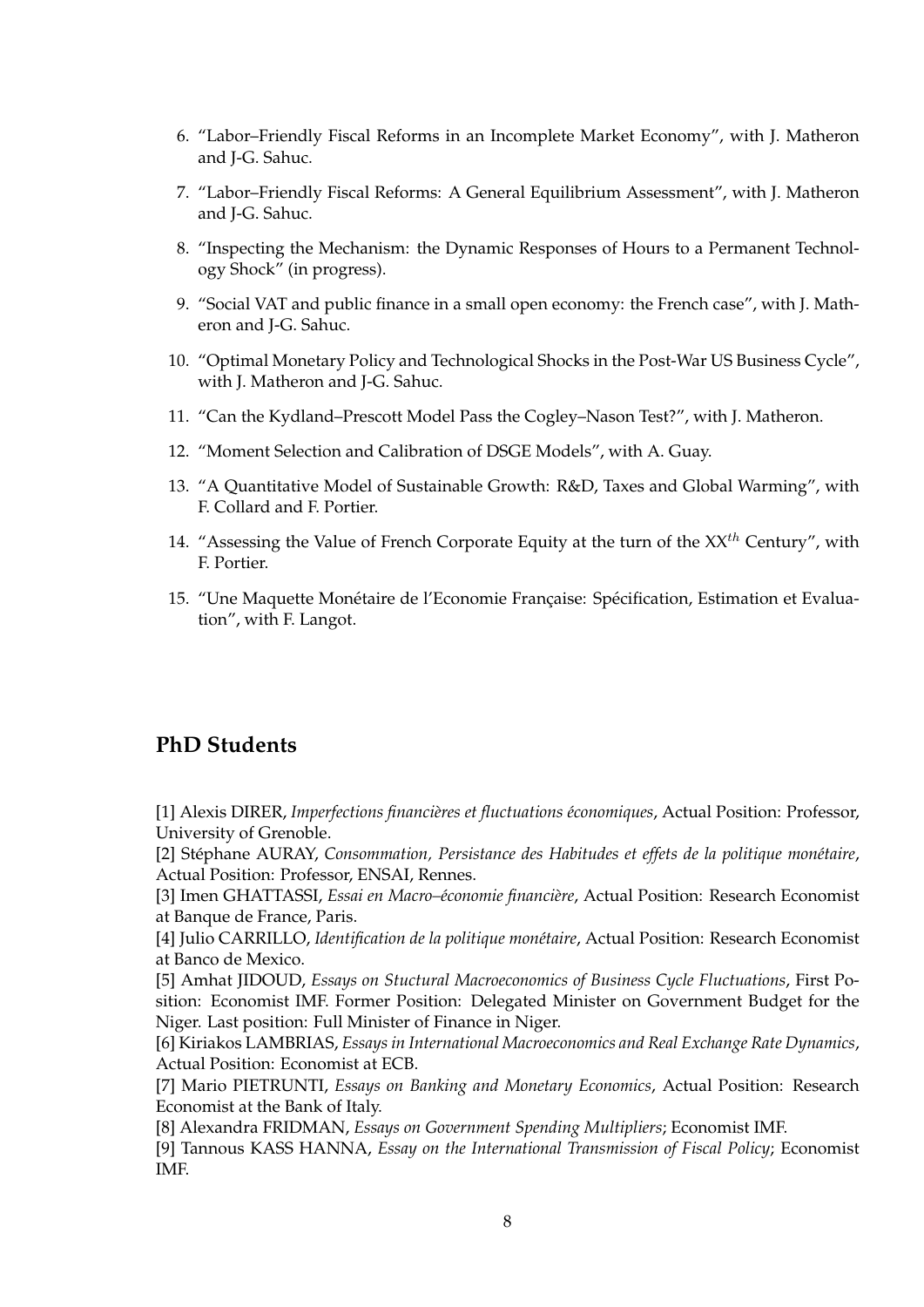[10] Pablo GARCIA, *Essay on Financial Frictions and Aggregate Stability*; Research Economist at Banque Centrale du Luxembourg.

[11] Hussein BIDAWI, *Essay on Exchange Rate Dynamics*, Economist IMF.

[12] Alexandre GAILLARD, *Essay on Heterogeneity in Macroeconomics*; PhD Student at TSE.

[13] Li YU, *Essay on Shadow Banking*; PhD Student at TSE.

[14] Philipp WANGNER, *Essay on Political Business Cycle*; PhD Student at TSE.

## **Member of PhD Committee**

François–Charles Wolff (University of Nantes), Thomas Vallée (University of Nantes), Sandrine Levasseur (University of Rouen), Christophe Hurlin (University Paris I), Johana Melka (University Paris I), Vladimir Borgy (University Paris I), Pascal Glémain (University of Nantes), Stéphane Adjemian (University of Evry), Stéphanie Maurice (University of Nantes), Clémentine Galles (University of Toulouse I), Marc Robert (University of Toulouse I), Lise Patureau (University Paris I), Gregory Levieuge (University of Orleans), Pascale Duchemin (University Toulouse ´ I), Jean–Guillaume Sahuc (University of Evry), Mourad Sandi (University of Nantes), Herve Le ´ Bihan (University Paris XII), Gregory Gandzinski (University Aix-Marseille), Stéphane Moyen (University of Evry), Zakaria Moussa (Université de Aix–Marseille), Frédo Jean-Baptiste (University of Strasbourg), Tatyana Zhuravleva (University Toulouse I), Christophe Cahn (University Paris I), Oscar Valencia (University Toulouse I), Gaetan Delprat (University Toulouse I), Stéphane Lhuissier (University Paris I), Gauthier Vermandel (University Rennes I), Aurélien Poissonnier (Ecole Polytechnique), Antoine Devulder (University Paris I), Markus Gebauer (University Toulouse 1), Philipp Wegmuller (University of Bern), Alban Moura (University ¨ Toulouse I), Shekhar Tomar (University Toulouse I), Constance de Soyres (University Toulouse I), Sarah Fischer (University of Bern), Maxime Liegey (University Toulouse 1), Konrad Adler (University Toulouse 1), Lorenzo Prosperi (University Toulouse 1), Raphael Lee (Ecole Polytechnique).

## **Member of the Committee "ability to supervise thesis"**

Thepthida Sopratheu (University of Evry), Jean-Paul Barinci (University of Evry), Frédéric Karamé (Université du Maine), Nicolas Groshenny (Université du Maine).

### **Administrative Responsibilities Present and Honors**

Group Leader "Macroeconomics" at TSE. Elected member of "Conseil National des Université" (2019-2023). Prime d'Excellence Scientifique (2013–2017) and (2017-2021). Junior Member of Institut Universitaire de France (2008–2013). Member of the Administrative Council of TSE–Education (2011–). Scientific Advisor at Banque de France (June 2004–December 2012). Member of the European Economic Association Standing Committee on Teaching (2010–2014) Director of the Education Committee at TSE (2009–2016). Director of the Graduate Studies and Doctoral Programm at TSE (2009–2016). External Member of Hiring Committees (University Paris-Dauphine).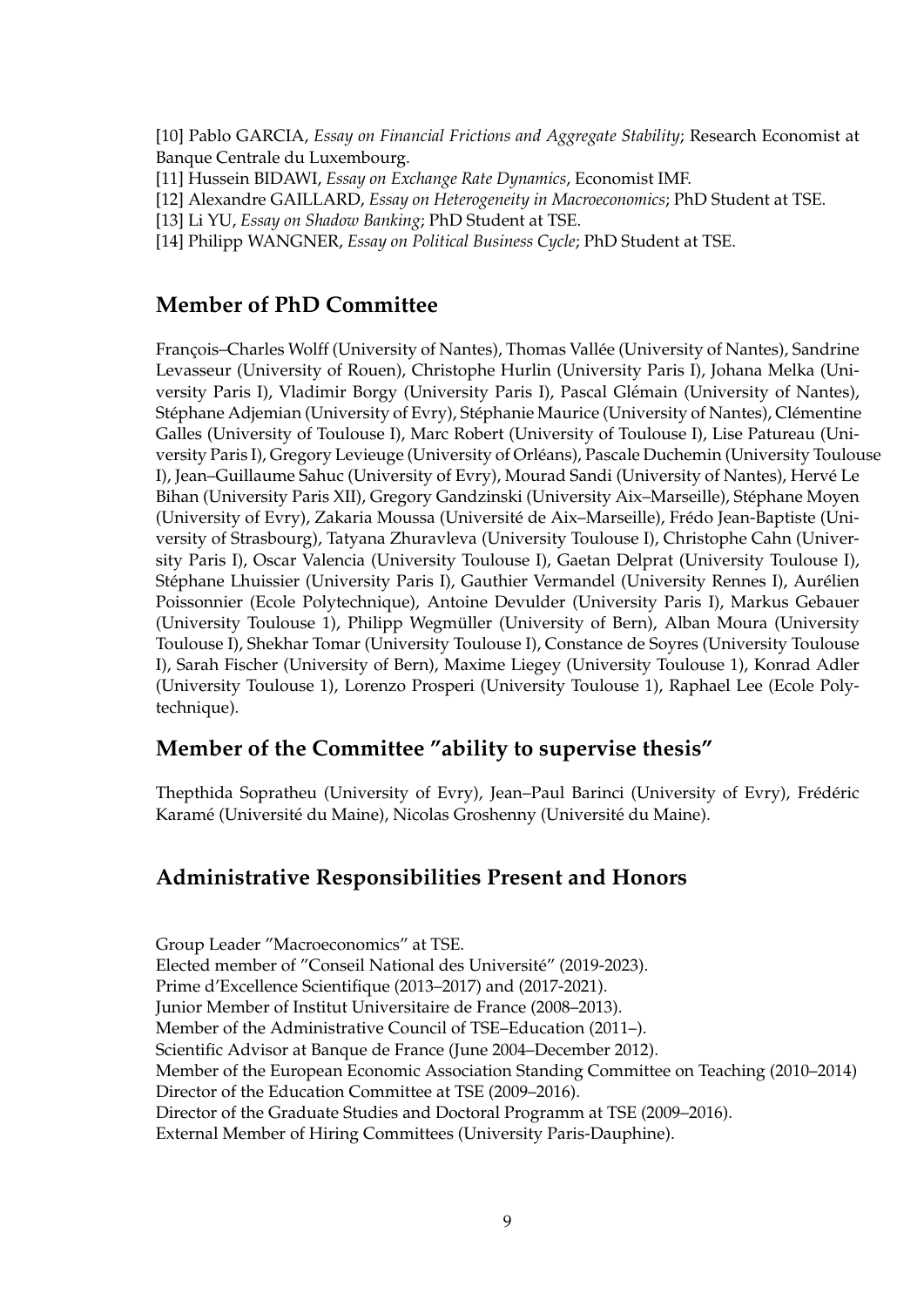# **University diplomas:**

"Habilitation a Diriger des Recherches", University of Evry, 1995. ` PhD in Economics; University Paris I, 1994. MA in Economics (University Paris I), 1989. Magistère in Economics (University Paris I), 1989.

# **Past Administrative Responsibilities and Positions**

Elected Member of the Administrative Council of the University Toulouse I (2008–2012).

Vice – President of the University of Toulouse I, in charge of the partnerships as regards research, (November 2003–September 2008).

Invited Member of the Scientific Council of the University of Social Sciences of Toulouse I (November 2003 – April 2005).

Elected Member of the Scientific Council of the University of Social Sciences of Toulouse I (April 2005–April 2008).

Member of the Hiring Committee Member of the University of Social Sciences of Toulouse I (since 2001).

Delegation in CNRS (Gremaq, University of Toulouse) between September 2003 and September 2005.

Professor of Economics, University of Nantes, 1996–2000.

Assistant Professor, University of Evry, 1994 – 1996.

Research Associate Cepremap, "Recherches Fondamentales en Economie Mathematique" (CNRS ´ –UMR 928), 1996–2000.

Director of the DEA "Theorie Economique Approfondie", University of Nantes, 1998–2000. ´

Director the research center LEN-C3E ("Centre d'Etudes sur l'Economie internationale et Européenne"), University of Nantes, 1998–2000.

In charge for the DEUG of Economics, University of Evry, 1993–1994.

Vice – President of the Hiring Committee of the University of Nantes (1998–2000).

External Member of the Hiring Committee of the University of Perpignan, Bordeaux IV, Evry, and Le Mans.

# **Scientific Responsibilities:**

- Member of the Scientific Committee for the Banque de France Annual Prize (2020).
- Member of the Scientific Committee of the "Fondation Banque de France" (2019–).
- ANR (Agence Nationale de la Recherche) Grant on the program "AMF" (Analyse des Multiplicateurs Fiscaux), (2013–2017)
- ANR (Agence Nationale de la Recherche) Grant on the program "NDBCA" (New Developments in Business Cycle Analysis) (ANR-06-BLAN-0248), (2009-2010).
- Editor *Annals of Economics and Statistics (Annales d' Economie et de Statistique)* (2013 2016)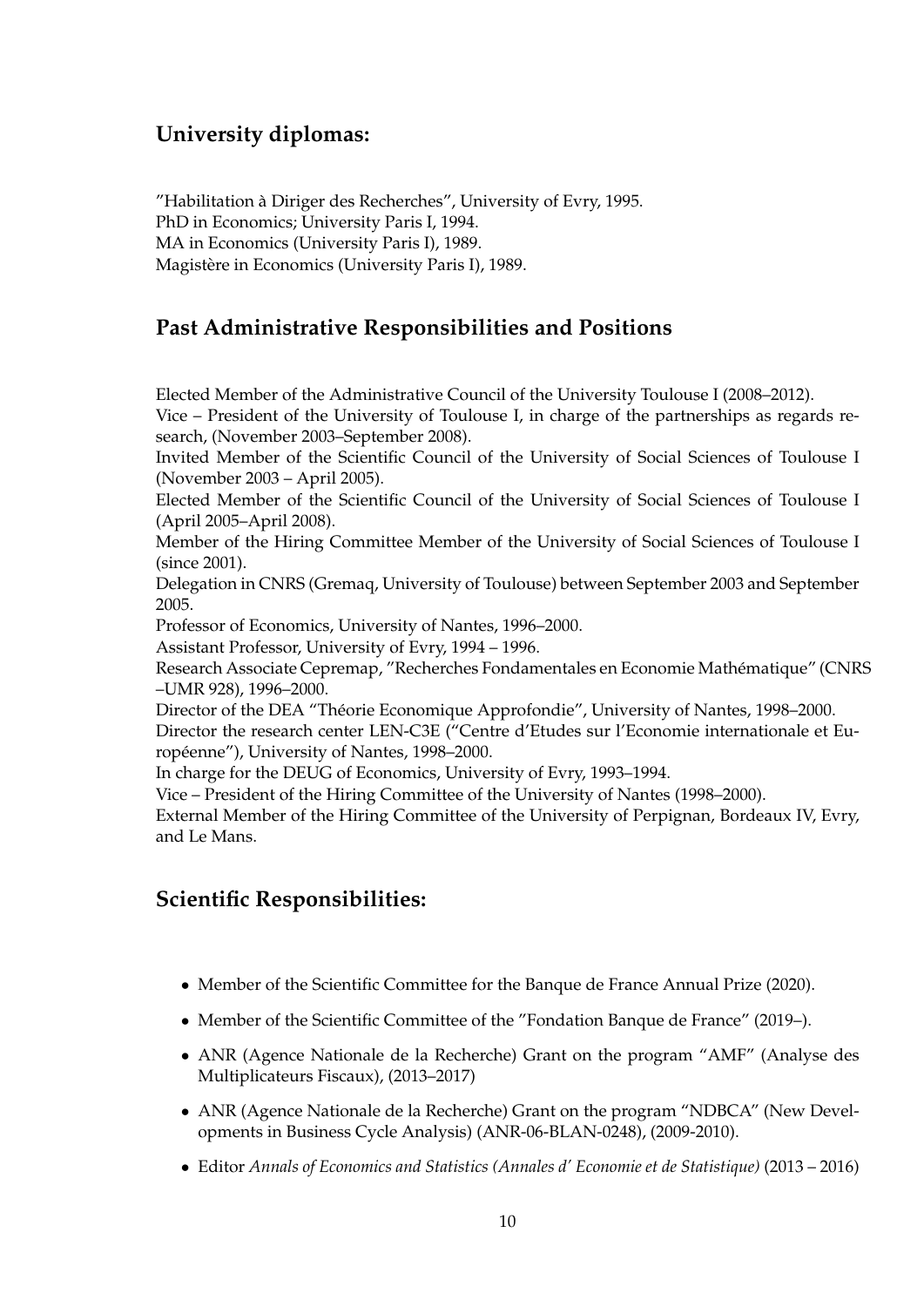- Member of the Executive Committee *Annals of Economics and Statistics (Annales d' Economie et de Statistique)* (2013 – )
- Associate Editor *Annals of Economics and Statistics (Annales d' Economie et de Statistique)* (2008–2013).
- Member of Scientific Committee *Revue Economique*.
- Member of the Scientific Committee of the ADRES 'Doctoriales' Conference, at Aix-Marseille School of Economics (AMSE) on February 7-8, 2019.
- Member of the Scientific Committee "French Econometrics Conference", Paris, November 30 and December 1, 2017.
- Member of the Programme Committee, 2017 Econometric Society European Meeting (EEA-ESEM 2017), Lisbon 2017.
- Member of Scientific Committee of Société Canadienne de Science Economique (2015).
- Member of Scientific Committee of the network "Theories and Mathods in Macroeconomics" (T2M) since 2003.
- Member of the Scientific Committee of the  $EC^2$  conference, Toulouse, décember 2010.
- Member of the Scientific Committee of the French Association of Economic Sciences (AFSE), Paris, september 2006.
- Co–organizer (with Alain Guay and Florian Pelgrin) of the Macroeconomic Workshop CIRPEE-DEEP-TSE , Toulouse, june 2013.
- Co–organizer (with Alain Guay) of the Macroeconomic Workshop CIRPEE-DEEP-TSE , Toulouse, 5–6 june 2009.
- Co–organizer (with L. Christiano, O. Loisel, J. Matheron and F. Portier) of the "Macroeconomic Fluctuations, Risk and Policy" conference, Northwestern University–Banque de France–University of Toulouse, september 2006.
- Co–organizer (with Alain Venditti) of the Tenth annual conference "Theory and Method of Macroeconomics", Toulouse, January 19–20 2006.
- Co–organizer (with F. Portier) of the Seventh Toulouse Seminar on Macroeconomics, Toulouse, September 2005.
- Co–organizer (with Julien Matheron and Jean-Guillaume Sahuc) of the conference "Monetary Models and Aggregate Dynamics", Banque de France, Paris, 20–21 june 2005.
- Co–organizer (with Julien Matheron) of the conference "Dynamic Models and Monetary Policy", Banque de France, Paris, december 2004.
- Co–organizer (with F. Portier) of the Sixth Toulouse Seminar on Macroeconomics, Toulouse, September 2004.
- Co–organizer (with F. Portier) of the Fifth Toulouse Seminar on Macroeconomics, Toulouse, September 2003.
- Co–organizer (with G. Saint-Paul) of the Fourth Toulouse Seminar on Macroeconomics, Toulouse, September 2002.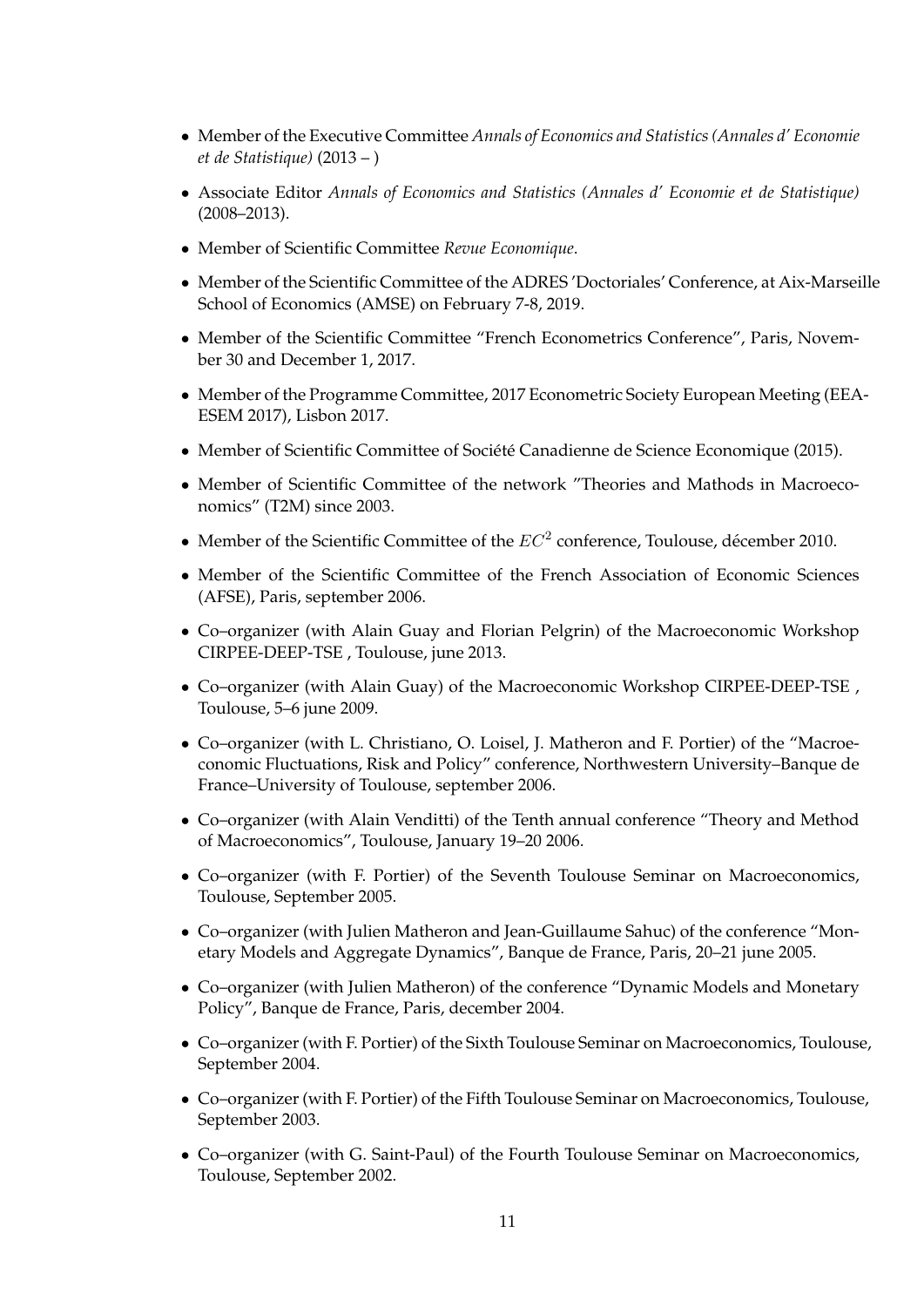- Co–organizer (with F. Collard) of the Third Toulouse Seminar on Macroeconomics, Toulouse, September 2001.
- Co-organizer (with S. Grégoir and P.Y. Hénin) of the conference "The Econometrics of Policy Evaluation", Paris, January 2000.
- Editor (with S. Grégoir) of the Special Issue of the *Annales d'Economie et de Statistiques* "The Econometrics of Policy Evaluation".
- Co–organizer (with C. Gourieroux) of the conference "Dynamic Macroeconometric Modeling", University of Evry, january 1997.
- Referee for the scientific journals: Economic Journal, European Economic Review, Finance Research Letter, Fiscal Studies, Journal of Business Economics and Statistics, Journal of European Economic Association, Journal of Economic Theory, Journal of Money, Credit and Banking, International Economic Review, Journal of Risk and Uncertainty, Journal of Economic Dynamics and Control, Journal of Applied Econometrics, Journal of Macroeconomics, Louvain Economic Review, Macroeconomic Dynamics, Review of Economic Studies, Review of International Economics, Scandinavian Journal of Economics; (**French Review)** Annales d'Economie et de Statistique, Revue Economique, Revue d'Economie Politique, Economie & Prévision.

# **Teaching Activities**

- **University of Toulouse I** (2000-): Macroeconomics Undergratuate L2 (2019–), Macroeconomcs M2 ETE (2020–), Advanced Macroeconomics M1–TSE (2011–2019); Macroeconomics L2 (2011–2015); Quantitative Methods in Economic Dynamics M2-DEEQA (2011); Advances in Economics DEEQA (2011); Advanced Macroeconomics M1–TSE (2006–2007); Macroeconomics, second year "Licence Economics and Business" (2005–); Macroeconomics, second year "Licence Economics and Law" (2005–); Macroeconomics, third year "Licence Mathematical Economics and Econometrics" (2005–); Macroeconomics, first year IUP (2000–2002); Statistics II (Times Series Analysis), Master in Econometrics, 2000–2002; Econometrics III, PhD program (MPSE), 2000–2002; Political Economy I (Macroeconomics), third year "Licence Economics, Business, Money and Finance, Econometrics", 2000-2001; Advanced in Economics, first year of Master (2001); Macroeconomics, "Magistère" (2002); Macroeconomics, second year of Licence, (2002).
- **University of Nantes** (1996-2000): Macroeconomics, second year, 1996-2000; Econometrics, third year, 1998-2000; Microeconomics, first year of Master, 1996-2000; Advances in Macroeconomics, second year of Master, 1996-2000.
- **University of Evry** (1994-1996): Macroeconomics, third year of Licence "Econometrics and Money and Finance"; Microeconomics, second year of Licence; Microeconomics, first year of Master "Econometrics and Money and Finance", 1994-1995; Dynamic Macroeconomics, second year of Master, Econometrics and Quantitative Methods, 1995-1996
- **Other Teaching Activities** Econometric Modelling of the labor Market, with F. Langot, DEA "Macroéconomie, Modélisation et Conjoncture", University of Paris I, 1996-2000; Macroeconomics, first year of ENSAU, Rennes, 1998; Microeconomics, first year of the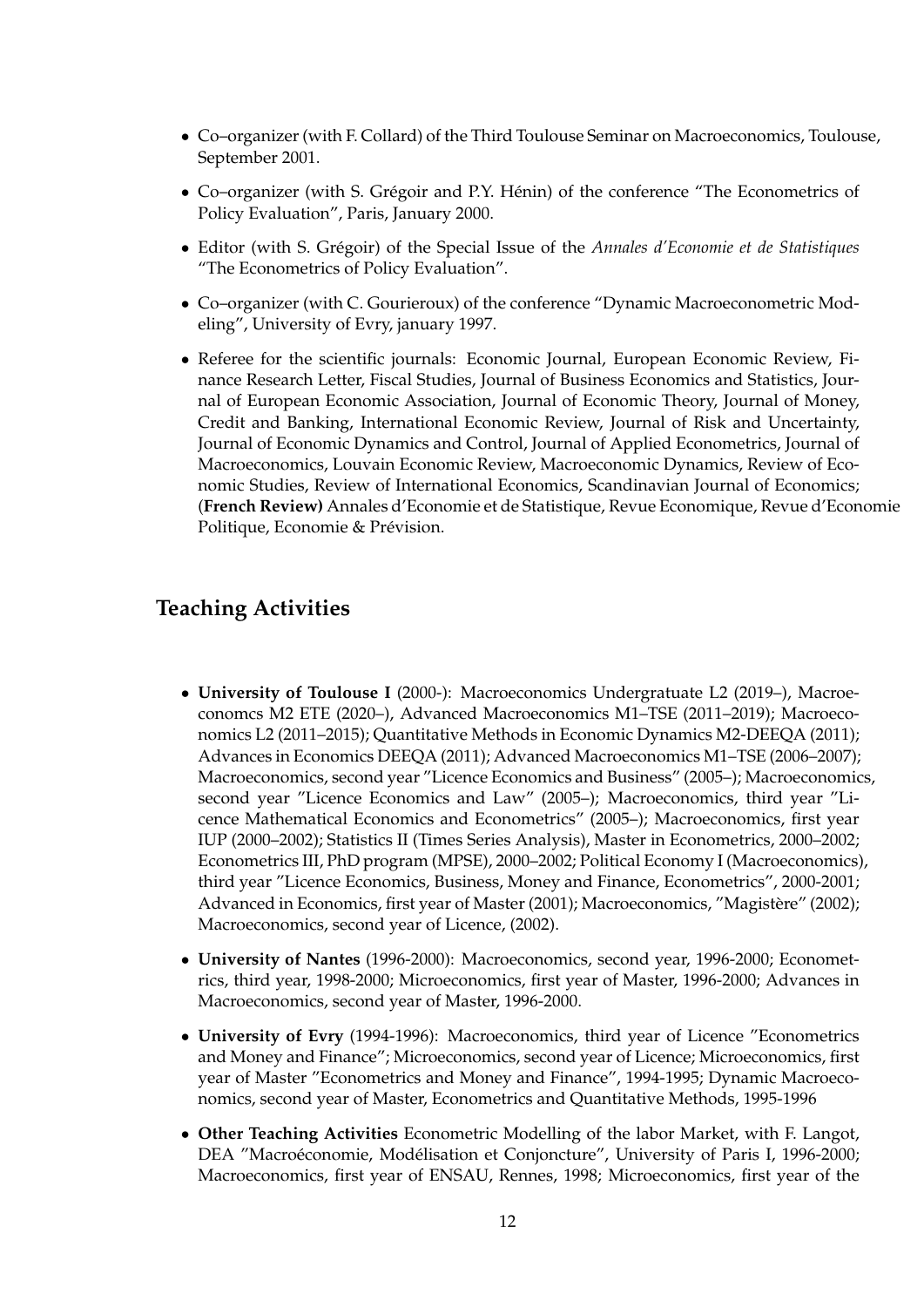Ecole des Mines, Nantes, 1998; Introduction to Macroeconomics, first year of ENSAE, 1994-1996; Introduction to Economics, Conservatoire National des Arts et Metiers, 1989- ´ 1992; Introduction to Economics, Ecole Centrale de Paris, 1990.

### **Conferences and seminars:**

**2020** SED, June 2021 (Minneapolis), **2020** SED, June 2020 (Barcelona, Canceled), **2019** SED, June 2019 (Saint Louis), **2018** Banque Centrale du Luxembourg, march; UQAM, Montreal, ´ april; Society of Computational Economics, June 2018, Milan; EEA, August 2018, Cologne, **2017** EEA, August 2017, Lisboa, Society of Computational Economics, June 2017, New-York; Central Bank of Luxembourg, April 2017; **2016** Melbourne University, December 2016 , Univerity of Bern, october 2016, CREST seminar (october 2016, Paris), T2M conference, (march 2016, Paris); SED, June 2016 (Toulouse); 2015 Central Bank of Mexico July 2015; Société Canadienne de Science Economique, May 2015, Montreal; ENTER Annual conference, March 2015, ´ Mannheim; UQAM, January 2015, Montréal; 2014 HEC–Lausanne, December 2014, Lausanne; Banca d'Italia, November 2014, Rome ; EEA, Toulouse, August 2014 ; ESEM, Toulouse, August 2014; **2013**: "The Inaugural CIREQ/Ensai Conference"" 7/8 June 2013, ENSAI, Rennes ;, T2M Conference, march 2013, Lyon; Lecture on "DSGE Models", march 2013, at the Banque Nationale du Luxembourg; **2012**: SED Annual Conference, june 2012, Chypre, T2M Conference may 2012, Nantes; Banque de France Research Seminar, January 2012; **2011** CIRPEE Annual Conference october 2011, Montreal. SED Annual Conference, july 2011, Ghent University. ´ Macroeconomic Workshop, Lausanne, may 2011. T2M Conference, mai 2011, Montréal. <sup>2009</sup> ISI Confrence, Durban, august 2009. "Inflation Target Shocks and Monetary Policy Inertia in the Euro Area",workshop "Macroeconomic Modelling and the Monetary Transmission Mechansism", February, University of Nantes. **2008** CEPII Lecture, "DSGE Models", november. Workshop "DSGE models and Monetary Policy", Banque de France, september. Banque de France Seminar, June. Macroeconomic Workshop, Pavie, April. Annual Congres "Theory and Methods of Macroeconomics", Cergy–Pointoise, January. **2007** Anual Congres "Theory and Methods of Macroeconomics", Paris, January. **2006** third "Applied Macro–Econometric Network" conference, University Pompeu Fabra, Barcelona, November. Macroeconomic Workshop, Hydra, Grèce, June 2006. Lecture "Que sait-on des effets des chocs technologiques sur l'emploi?", Banque de France, May. Second "Applied Macro–Econometric Network" conference, Bocconi University, Milan, April. Banque de France seminar, Paris, April. Laser seminar, Montpellier, March. **2005** workshop "Macroeconomics", Aix en Provence, December. Gremaq seminar, "Political Economy", Toulouse, November. Annual Congress of the European Economic Association(EEA), Amsterdam, August. Annual Congress of the Society of Economic Dynamics(SED), Budapest, June. Conference "Monetary Models and Aggregate Dynamics", Banque de France, Paris, 20–21 June. "Schumpeter" Seminar, University of Humboldt, Berlin, June. Greqam Seminar, Marseille, May. Banque de France Seminar, Paris, April. IGIER Seminar (Bocconi), Milan, March. **2004** Lecture on "Dynamic Macro–Econometric Medelling", Banque de France, December. Conference "Small Monetary Macromodels", Banque de France, Paris, September. Annual Congress of the Econometric Society (ESEM), Madrid, August. CSIO/IDEI Conference, Northwestern University, Evanston, May. CIRPEE seminar, Montreal, April. Banque de France ´ seminar, Paris, March. Annual Congress "Theory and Method of Macroeconomics", Orléans, January. **2003** Annual Congress of the Econometric Society (ESEM), Stockholm, August. Annual Congress of the Society of Economic Dynamics(SED), Paris, June. Conférence on Postal and Delivery Economics, Tolède, June. 2002 Annual Congress AFSE, Paris, September. Annual Congress of the Econometric Society (ESEM), Venise, August. Annual Congress of the Soci-